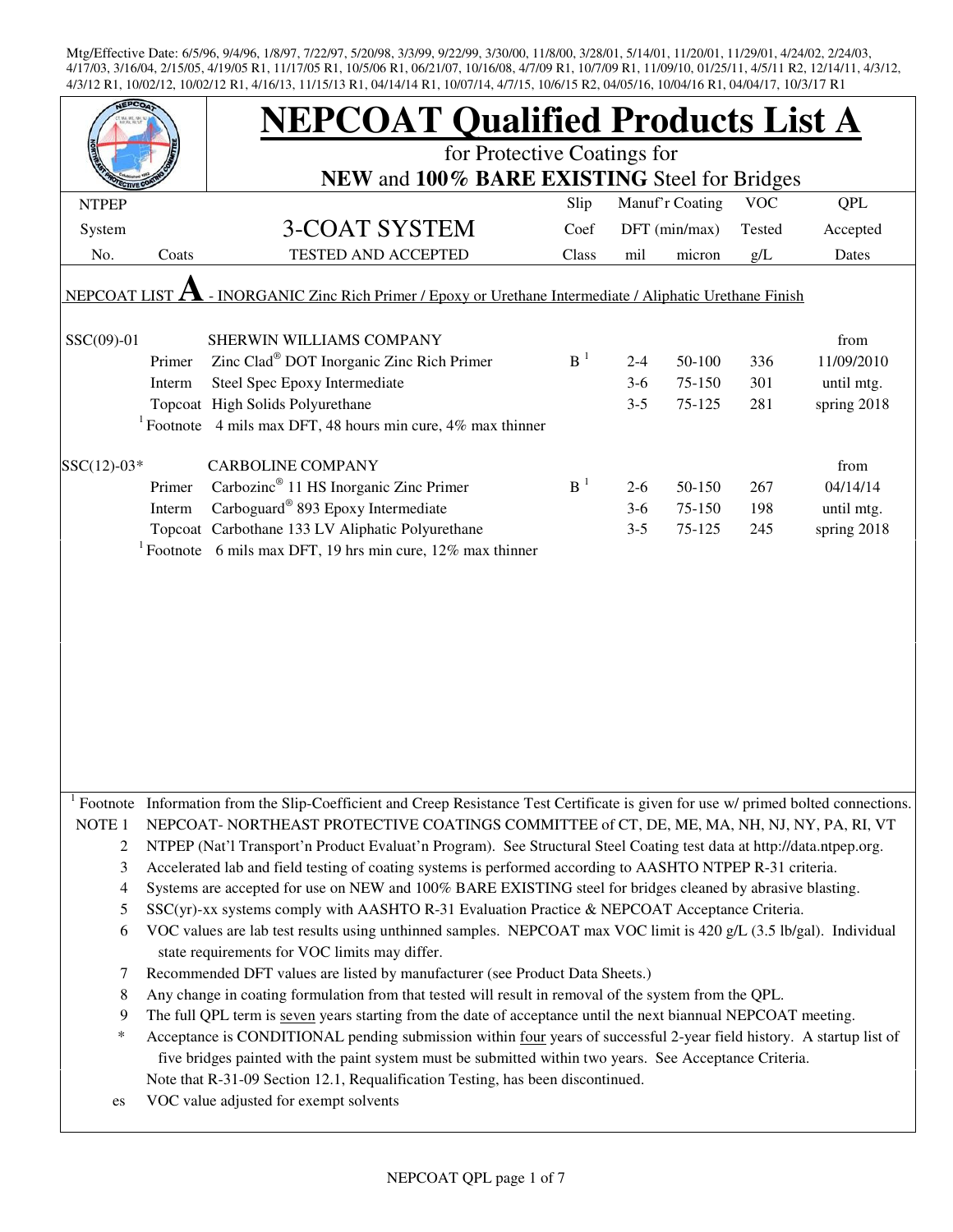|                                                                                                                |                                                                                                                                                                                                                     | <b>NEPCOAT Qualified Products List B</b>                                                                                   |                |         |                 |            |             |  |  |  |
|----------------------------------------------------------------------------------------------------------------|---------------------------------------------------------------------------------------------------------------------------------------------------------------------------------------------------------------------|----------------------------------------------------------------------------------------------------------------------------|----------------|---------|-----------------|------------|-------------|--|--|--|
|                                                                                                                |                                                                                                                                                                                                                     | for Protective Coatings for                                                                                                |                |         |                 |            |             |  |  |  |
|                                                                                                                |                                                                                                                                                                                                                     | NEW and 100% BARE EXISTING Steel for Bridges                                                                               |                |         |                 |            |             |  |  |  |
| <b>NTPEP</b>                                                                                                   |                                                                                                                                                                                                                     |                                                                                                                            | Slip           |         | Manuf'r Coating | <b>VOC</b> | QPL         |  |  |  |
| System                                                                                                         |                                                                                                                                                                                                                     | 3-COAT SYSTEM                                                                                                              | Coef           |         | DFT (min/max)   | Tested     | Accepted    |  |  |  |
| No.                                                                                                            | Coats                                                                                                                                                                                                               | TESTED AND ACCEPTED                                                                                                        | Class          | mil     | micron          | g/L        | Dates       |  |  |  |
| - ORGANIC Zinc Rich Primer / Epoxy or Urethane Intermediate / Aliphatic Urethane Finish<br><b>NEPCOAT LIST</b> |                                                                                                                                                                                                                     |                                                                                                                            |                |         |                 |            |             |  |  |  |
| $SSC(10)-03$                                                                                                   |                                                                                                                                                                                                                     | PPG/AMERON                                                                                                                 |                |         |                 |            | from        |  |  |  |
|                                                                                                                | Primer                                                                                                                                                                                                              | Amercoat® 68HS Zinc Rich Epoxy Primer                                                                                      | B <sup>1</sup> | $3 - 5$ | 75-125          | 276        | 12/14/2011  |  |  |  |
|                                                                                                                | Interm                                                                                                                                                                                                              | Amercoat <sup>®</sup> 399 Fast Drying Epoxy                                                                                |                | $4 - 8$ | 100-200         | 177        | until mtg.  |  |  |  |
|                                                                                                                |                                                                                                                                                                                                                     | Topcoat Amercoat <sup>®</sup> 450H Gloss Aliphatic Polyurethane                                                            |                | $2 - 5$ | 50-125          | 306        | fall 2018   |  |  |  |
|                                                                                                                |                                                                                                                                                                                                                     | <sup>1</sup> Footnote 3 mils max DFT, 7 days min cure, $3\%$ vol max thin                                                  |                |         |                 |            |             |  |  |  |
| $SSC(10)-05$                                                                                                   |                                                                                                                                                                                                                     | <b>WASSER HIGH TECH COATINGS</b>                                                                                           |                |         |                 |            | from        |  |  |  |
|                                                                                                                | Primer                                                                                                                                                                                                              | MC-Zinc 100                                                                                                                | Ø              | $3 - 5$ | 75-125          | 115 es     | 4/03/12     |  |  |  |
|                                                                                                                | Interm                                                                                                                                                                                                              | MC-Miomastic 100                                                                                                           | no             | $3 - 5$ | 75-125          | 173 es     | until mtg.  |  |  |  |
|                                                                                                                |                                                                                                                                                                                                                     | Topcoat MC-Ferrox A 100                                                                                                    | report         | $2 - 4$ | 50-100          | 144 es     | spring 2019 |  |  |  |
|                                                                                                                |                                                                                                                                                                                                                     | Ø Footnote No data reported.                                                                                               |                |         |                 |            |             |  |  |  |
| $SSC(11)-01$                                                                                                   |                                                                                                                                                                                                                     | SHERWIN WILLIAMS COMPANY                                                                                                   |                |         |                 |            | from        |  |  |  |
|                                                                                                                | Primer                                                                                                                                                                                                              | Zinc Clad® III HS Organic Zinc Rich Epoxy Primer                                                                           | $A^1$          | $3 - 5$ | 75-125          | 337        | 10/02/12    |  |  |  |
|                                                                                                                | Interm                                                                                                                                                                                                              | Steel Spec Epoxy Intermediate                                                                                              |                | $3 - 8$ | 75-200          | 293        | until mtg.  |  |  |  |
|                                                                                                                |                                                                                                                                                                                                                     | Topcoat Hi-Solids Polyurethane                                                                                             |                | $3 - 5$ | 75-125          | 288        | fall 2019   |  |  |  |
|                                                                                                                |                                                                                                                                                                                                                     | <sup>1</sup> Footnote 5 mils max DFT, 7 days min cure, zero thinner                                                        |                |         |                 |            |             |  |  |  |
| $SSC(11)-02$                                                                                                   |                                                                                                                                                                                                                     | <b>INTERNATIONAL PAINT INC</b>                                                                                             |                |         |                 |            | from        |  |  |  |
|                                                                                                                | Primer                                                                                                                                                                                                              | Interzinc <sup>®</sup> 315B Epoxy Zinc Rich                                                                                | $B^1$          | $2 - 6$ | 50-150          | 304        | 10/02/12    |  |  |  |
|                                                                                                                | Interm                                                                                                                                                                                                              | Intergard 475HS Epoxy                                                                                                      |                | $4 - 8$ | 100-200         | 187        | until mtg.  |  |  |  |
|                                                                                                                |                                                                                                                                                                                                                     | Topcoat Interthane® 870 UHS                                                                                                |                | $3 - 5$ | 75-125          | 242 es     | fall 2019   |  |  |  |
|                                                                                                                |                                                                                                                                                                                                                     | <sup>1</sup> Footnote 4 mils max DFT, 48 hours min cure, zero thinner                                                      |                |         |                 |            |             |  |  |  |
| (continues)                                                                                                    |                                                                                                                                                                                                                     | (List B continues)                                                                                                         |                |         |                 |            |             |  |  |  |
| $\frac{1}{1}$ Footnote                                                                                         |                                                                                                                                                                                                                     | Information from the Slip-Coefficient and Creep Resistance Test Certificate is given for use w/ primed bolted connections. |                |         |                 |            |             |  |  |  |
| NOTE <sub>1</sub>                                                                                              |                                                                                                                                                                                                                     | NEPCOAT-NORTHEAST PROTECTIVE COATINGS COMMITTEE of CT, DE, ME, MA, NH, NJ, NY, PA, RI, VT                                  |                |         |                 |            |             |  |  |  |
| $\overline{c}$                                                                                                 |                                                                                                                                                                                                                     | NTPEP (Nat'l Transport'n Product Evaluat'n Program). See Structural Steel Coating test data at http://data.ntpep.org.      |                |         |                 |            |             |  |  |  |
| 3                                                                                                              |                                                                                                                                                                                                                     | Accelerated lab and field testing of coating systems is performed according to AASHTO NTPEP R-31 criteria.                 |                |         |                 |            |             |  |  |  |
| $\overline{4}$                                                                                                 |                                                                                                                                                                                                                     | Systems are accepted for use on NEW and 100% BARE EXISTING steel for bridges cleaned by abrasive blasting.                 |                |         |                 |            |             |  |  |  |
| 5<br>6                                                                                                         | SSC(yr)-xx systems comply with AASHTO R-31 Evaluation Practice & NEPCOAT Acceptance Criteria.<br>VOC values are lab test results using unthinned samples. NEPCOAT max VOC limit is 420 g/L (3.5 lb/gal). Individual |                                                                                                                            |                |         |                 |            |             |  |  |  |
|                                                                                                                |                                                                                                                                                                                                                     | state requirements for VOC limits may differ.                                                                              |                |         |                 |            |             |  |  |  |
| 7                                                                                                              |                                                                                                                                                                                                                     | Recommended DFT values are listed by manufacturer (see Product Data Sheets.)                                               |                |         |                 |            |             |  |  |  |
| $\,8\,$                                                                                                        |                                                                                                                                                                                                                     | Any change in coating formulation from that tested will result in removal of the system from the QPL.                      |                |         |                 |            |             |  |  |  |
| 9                                                                                                              |                                                                                                                                                                                                                     | The full QPL term is seven years starting from the date of acceptance until the next biannual NEPCOAT meeting.             |                |         |                 |            |             |  |  |  |
| $\ast$                                                                                                         |                                                                                                                                                                                                                     | Acceptance is CONDITIONAL pending submission within four years of successful 2-year field history. A startup list of       |                |         |                 |            |             |  |  |  |
|                                                                                                                |                                                                                                                                                                                                                     | five bridges painted with the paint system must be submitted within two years. See Acceptance Criteria.                    |                |         |                 |            |             |  |  |  |
|                                                                                                                |                                                                                                                                                                                                                     | Note that R-31-09 Section 12.1, Requalification Testing, has been discontinued.                                            |                |         |                 |            |             |  |  |  |
| es                                                                                                             |                                                                                                                                                                                                                     | VOC value adjusted for exempt solvents                                                                                     |                |         |                 |            |             |  |  |  |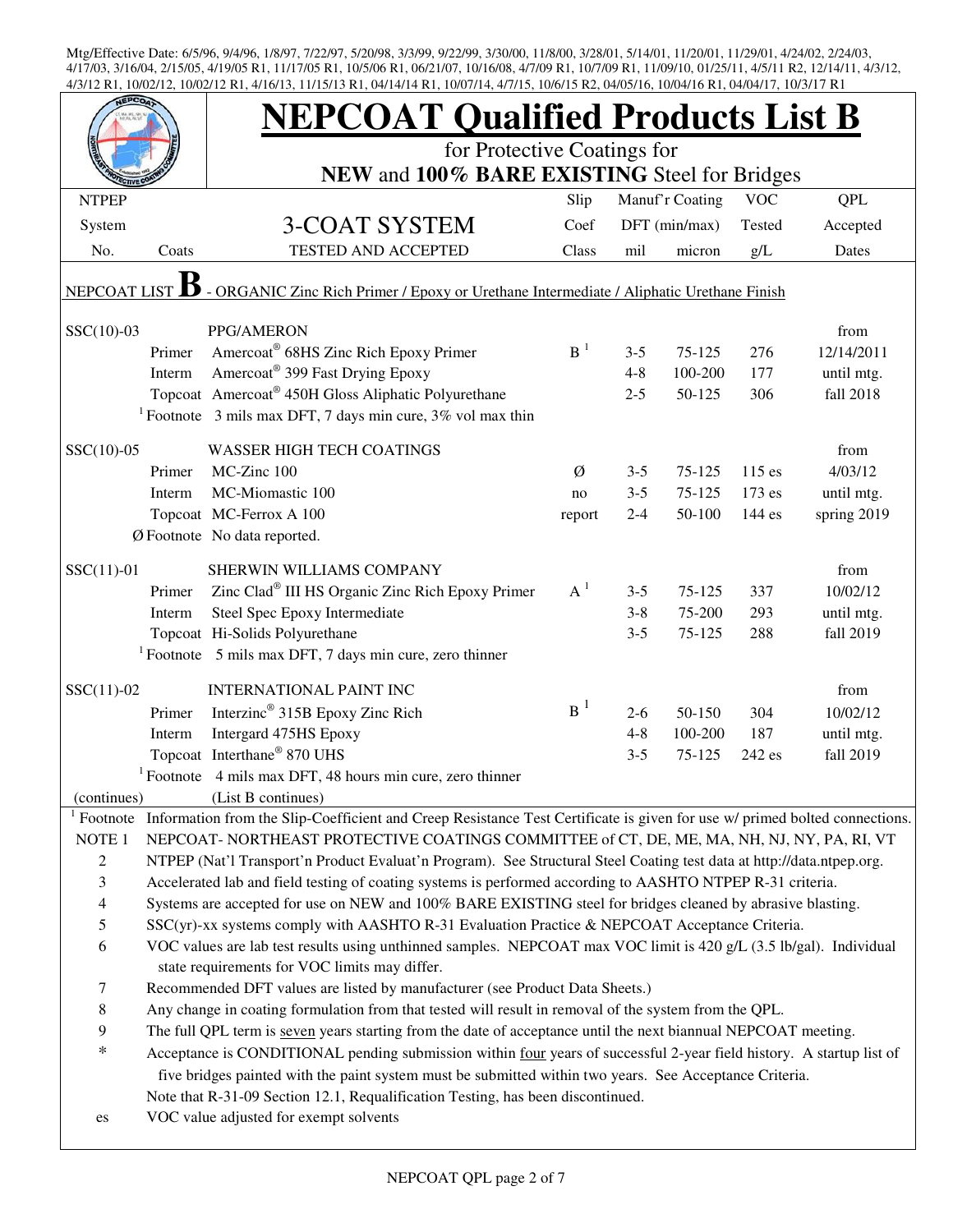|                                                                                                                |                                                                                                                    | <b>NEPCOAT Qualified Products List B</b>                                                                                      |                |          |                 |            |             |  |  |
|----------------------------------------------------------------------------------------------------------------|--------------------------------------------------------------------------------------------------------------------|-------------------------------------------------------------------------------------------------------------------------------|----------------|----------|-----------------|------------|-------------|--|--|
|                                                                                                                |                                                                                                                    | for Protective Coatings for                                                                                                   |                |          |                 |            |             |  |  |
|                                                                                                                |                                                                                                                    | NEW and 100% BARE EXISTING Steel for Bridges                                                                                  |                |          |                 |            |             |  |  |
| <b>NTPEP</b>                                                                                                   |                                                                                                                    |                                                                                                                               | Slip           |          | Manuf'r Coating | <b>VOC</b> | <b>QPL</b>  |  |  |
| System                                                                                                         |                                                                                                                    | 3-COAT SYSTEM                                                                                                                 | Coef           |          | DFT (min/max)   | Tested     | Accepted    |  |  |
| No.                                                                                                            | Coats                                                                                                              | TESTED AND ACCEPTED                                                                                                           | Class          | mil      | micron          | g/L        | Dates       |  |  |
| - ORGANIC Zinc Rich Primer / Epoxy or Urethane Intermediate / Aliphatic Urethane Finish<br><b>NEPCOAT LIST</b> |                                                                                                                    |                                                                                                                               |                |          |                 |            |             |  |  |
| $SSC(04)-03$                                                                                                   |                                                                                                                    | SHERWIN WILLIAMS COMPANY                                                                                                      |                |          |                 |            | from        |  |  |
| $SSC(11)-03$ Primer                                                                                            |                                                                                                                    | Zinc Clad® III HS Organic Zinc Rich Epoxy Primer                                                                              | $A^1$          | $3 - 5$  | 75-125          | 329        | 10/02/12    |  |  |
|                                                                                                                | Interm                                                                                                             | Macropoxy <sup>®</sup> 646 Fast Cure Epoxy                                                                                    |                | $3 - 10$ | 75-250          | 238        | until mtg.  |  |  |
|                                                                                                                |                                                                                                                    | Topcoat Acrolon™ 218 HS Acrylic Polyurethane                                                                                  |                | $3-6$    | 75-150          | 263        | fall 2019   |  |  |
|                                                                                                                |                                                                                                                    | $1$ Footnote 5 mils max DFT, 7 days min cure, zero thinner                                                                    |                |          |                 |            |             |  |  |
| $SSC(12)-04*$                                                                                                  |                                                                                                                    | <b>CARBOLINE COMPANY</b>                                                                                                      |                |          |                 |            | from        |  |  |
|                                                                                                                | Primer                                                                                                             | Carbozinc <sup>®</sup> 859 Organic Zinc Rich Epoxy Primer                                                                     | B <sup>1</sup> | $3-10$   | 75-250          | 322        | 04/14/14    |  |  |
|                                                                                                                | Interm                                                                                                             | Carboguard® 893 Epoxy Intermediate                                                                                            |                | $3-6$    | 75-150          | 207        | until mtg.  |  |  |
|                                                                                                                |                                                                                                                    | Topcoat Carbothane 133 VOC Aliphatic Polyurethane                                                                             |                | $3 - 5$  | 76-127          | 185 es     | spring 2018 |  |  |
|                                                                                                                |                                                                                                                    | <sup>1</sup> Footnote 6 mils max DFT, 4 days min cure, $10\%$ vol max thin                                                    |                |          |                 |            |             |  |  |
| $SSC(15)-07$ Primer                                                                                            |                                                                                                                    | Zinc Clad® 4100 Organic Zinc Rich Epoxy Primer                                                                                | $B-1$          | $3 - 5$  | 75-125          | 319        | 10/03/17    |  |  |
|                                                                                                                | Interm                                                                                                             | Macropoxy <sup>®</sup> 646 Fast Cure Epoxy                                                                                    |                | $3-10$   | 75-250          | 265        | until mtg.  |  |  |
|                                                                                                                |                                                                                                                    | Topcoat Hi-Solids Polyurethane 250                                                                                            |                | $3 - 4$  | 75-100          | 234 es     | fall 2021   |  |  |
|                                                                                                                |                                                                                                                    | <sup>1</sup> Footnote 5 mils max DFT, 72 hours min cure, 5% max thinner                                                       |                |          |                 |            |             |  |  |
|                                                                                                                |                                                                                                                    |                                                                                                                               |                |          |                 |            |             |  |  |
|                                                                                                                |                                                                                                                    |                                                                                                                               |                |          |                 |            |             |  |  |
|                                                                                                                |                                                                                                                    |                                                                                                                               |                |          |                 |            |             |  |  |
|                                                                                                                |                                                                                                                    |                                                                                                                               |                |          |                 |            |             |  |  |
|                                                                                                                |                                                                                                                    |                                                                                                                               |                |          |                 |            |             |  |  |
|                                                                                                                |                                                                                                                    |                                                                                                                               |                |          |                 |            |             |  |  |
| $1$ Footnote                                                                                                   |                                                                                                                    | Information from the Slip-Coefficient and Creep Resistance Test Certificate is given for use w/ primed bolted connections.    |                |          |                 |            |             |  |  |
| NOTE <sub>1</sub>                                                                                              |                                                                                                                    | NEPCOAT-NORTHEAST PROTECTIVE COATINGS COMMITTEE of CT, DE, ME, MA, NH, NJ, NY, PA, RI, VT                                     |                |          |                 |            |             |  |  |
| $\overline{2}$                                                                                                 |                                                                                                                    | NTPEP (Nat'l Transport'n Product Evaluat'n Program). See Structural Steel Coating test data at http://data.ntpep.org.         |                |          |                 |            |             |  |  |
| 3                                                                                                              |                                                                                                                    | Accelerated lab and field testing of coating systems is performed according to AASHTO NTPEP R-31 criteria.                    |                |          |                 |            |             |  |  |
| $\overline{\mathcal{L}}$                                                                                       |                                                                                                                    | Systems are accepted for use on NEW and 100% BARE EXISTING steel for bridges cleaned by abrasive blasting.                    |                |          |                 |            |             |  |  |
| 5                                                                                                              |                                                                                                                    | SSC(yr)-xx systems comply with AASHTO R-31 Evaluation Practice & NEPCOAT Acceptance Criteria.                                 |                |          |                 |            |             |  |  |
| 6                                                                                                              | VOC values are lab test results using unthinned samples. NEPCOAT max VOC limit is 420 g/L (3.5 lb/gal). Individual |                                                                                                                               |                |          |                 |            |             |  |  |
| 7                                                                                                              |                                                                                                                    | state requirements for VOC limits may differ.<br>Recommended DFT values are listed by manufacturer (see Product Data Sheets.) |                |          |                 |            |             |  |  |
| $\,$ 8 $\,$                                                                                                    |                                                                                                                    | Any change in coating formulation from that tested will result in removal of the system from the QPL.                         |                |          |                 |            |             |  |  |
| 9                                                                                                              |                                                                                                                    | The full QPL term is seven years starting from the date of acceptance until the next biannual NEPCOAT meeting.                |                |          |                 |            |             |  |  |
| $\ast$                                                                                                         |                                                                                                                    | Acceptance is CONDITIONAL pending submission within four years of successful 2-year field history. A startup list of          |                |          |                 |            |             |  |  |
|                                                                                                                |                                                                                                                    | five bridges painted with the paint system must be submitted within two years. See Acceptance Criteria.                       |                |          |                 |            |             |  |  |
|                                                                                                                |                                                                                                                    | Note that R-31-09 Section 12.1, Requalification Testing, has been discontinued.                                               |                |          |                 |            |             |  |  |
| es                                                                                                             |                                                                                                                    | VOC value adjusted for exempt solvents                                                                                        |                |          |                 |            |             |  |  |
|                                                                                                                |                                                                                                                    |                                                                                                                               |                |          |                 |            |             |  |  |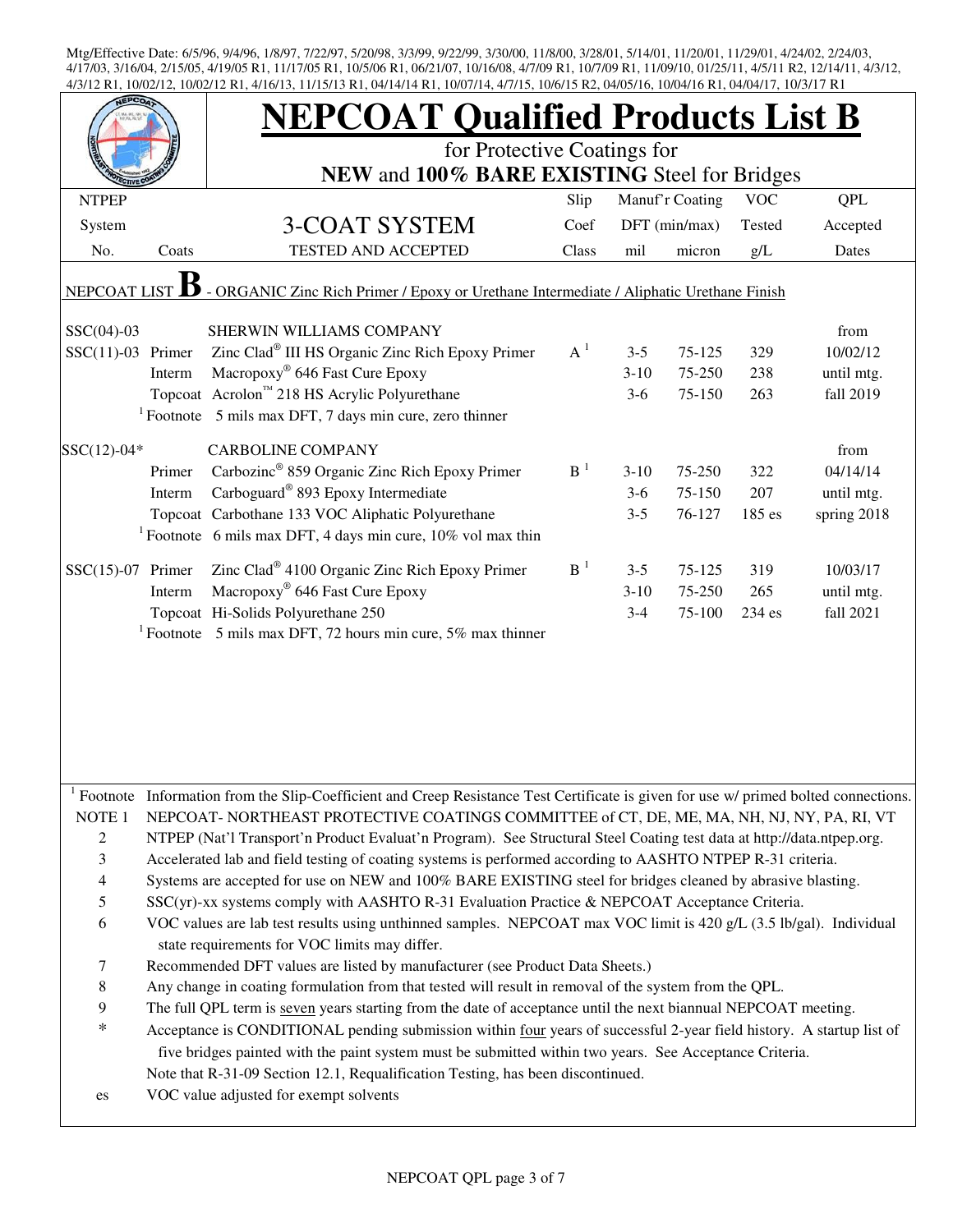| EPC <sub>O</sub>    |       | <b>NEPCOAT Qualified Products List C</b>                                                                                                                                                                                          |       |                 |        |            |          |  |  |
|---------------------|-------|-----------------------------------------------------------------------------------------------------------------------------------------------------------------------------------------------------------------------------------|-------|-----------------|--------|------------|----------|--|--|
|                     |       | for Protective Coatings for                                                                                                                                                                                                       |       |                 |        |            |          |  |  |
|                     |       | NEW and 100% BARE EXISTING Steel for Bridges                                                                                                                                                                                      |       |                 |        |            |          |  |  |
| <b>NTPEP</b>        |       |                                                                                                                                                                                                                                   | Slip  | Manuf'r Coating |        | <b>VOC</b> | QPL      |  |  |
| System              |       | 2-COAT SYSTEM                                                                                                                                                                                                                     | Coef  | DFT (min/max)   |        | Tested     | Accepted |  |  |
| No.                 | Coats | <b>TESTED AND ACCEPTED</b>                                                                                                                                                                                                        | Class | mil             | micron | g/L        | Dates    |  |  |
| <b>NEPCOAT LIST</b> |       | ORGANIC Zinc Rich Primer / ----- / Topcoat                                                                                                                                                                                        |       |                 |        |            |          |  |  |
|                     |       |                                                                                                                                                                                                                                   |       |                 |        |            |          |  |  |
|                     |       |                                                                                                                                                                                                                                   |       |                 |        |            |          |  |  |
|                     |       |                                                                                                                                                                                                                                   |       |                 |        |            |          |  |  |
|                     |       |                                                                                                                                                                                                                                   |       |                 |        |            |          |  |  |
|                     |       |                                                                                                                                                                                                                                   |       |                 |        |            |          |  |  |
|                     |       |                                                                                                                                                                                                                                   |       |                 |        |            |          |  |  |
|                     |       |                                                                                                                                                                                                                                   |       |                 |        |            |          |  |  |
|                     |       |                                                                                                                                                                                                                                   |       |                 |        |            |          |  |  |
|                     |       |                                                                                                                                                                                                                                   |       |                 |        |            |          |  |  |
|                     |       |                                                                                                                                                                                                                                   |       |                 |        |            |          |  |  |
|                     |       |                                                                                                                                                                                                                                   |       |                 |        |            |          |  |  |
|                     |       |                                                                                                                                                                                                                                   |       |                 |        |            |          |  |  |
|                     |       |                                                                                                                                                                                                                                   |       |                 |        |            |          |  |  |
|                     |       |                                                                                                                                                                                                                                   |       |                 |        |            |          |  |  |
|                     |       |                                                                                                                                                                                                                                   |       |                 |        |            |          |  |  |
|                     |       |                                                                                                                                                                                                                                   |       |                 |        |            |          |  |  |
|                     |       |                                                                                                                                                                                                                                   |       |                 |        |            |          |  |  |
|                     |       |                                                                                                                                                                                                                                   |       |                 |        |            |          |  |  |
|                     |       |                                                                                                                                                                                                                                   |       |                 |        |            |          |  |  |
|                     |       |                                                                                                                                                                                                                                   |       |                 |        |            |          |  |  |
|                     |       |                                                                                                                                                                                                                                   |       |                 |        |            |          |  |  |
|                     |       |                                                                                                                                                                                                                                   |       |                 |        |            |          |  |  |
| NOTE <sub>1</sub>   |       | Footnote Information from the Slip-Coefficient and Creep Resistance Test Certificate is given for use w/ primed bolted connections.<br>NEPCOAT- NORTHEAST PROTECTIVE COATINGS COMMITTEE of CT, DE, ME, MA, NH, NJ, NY, PA, RI, VT |       |                 |        |            |          |  |  |
| $\sqrt{2}$          |       | NTPEP (Nat'l Transport'n Product Evaluat'n Program). See Structural Steel Coating test data at http://data.ntpep.org.                                                                                                             |       |                 |        |            |          |  |  |
| $\mathfrak{Z}$      |       | Accelerated lab and field testing of coating systems is performed according to AASHTO NTPEP R-31 criteria.                                                                                                                        |       |                 |        |            |          |  |  |
| $\overline{4}$      |       | Systems are accepted for use on NEW and 100% BARE EXISTING steel for bridges cleaned by abrasive blasting.                                                                                                                        |       |                 |        |            |          |  |  |
| $\mathfrak s$       |       | SSC(yr)-xx systems comply with AASHTO R-31 Evaluation Practice & NEPCOAT Acceptance Criteria.                                                                                                                                     |       |                 |        |            |          |  |  |
| 6                   |       | VOC values are lab test results using unthinned samples. NEPCOAT max VOC limit is 420 g/L (3.5 lb/gal). Individual                                                                                                                |       |                 |        |            |          |  |  |
|                     |       | state requirements for VOC limits may differ.                                                                                                                                                                                     |       |                 |        |            |          |  |  |
| $\tau$              |       | Recommended DFT values are listed by manufacturer (see Product Data Sheets.)                                                                                                                                                      |       |                 |        |            |          |  |  |
| $\,8\,$             |       | Any change in coating formulation from that tested will result in removal of the system from the QPL.                                                                                                                             |       |                 |        |            |          |  |  |
| 9                   |       | The full QPL term is seven years starting from the date of acceptance until the next biannual NEPCOAT meeting.                                                                                                                    |       |                 |        |            |          |  |  |
| $\ast$              |       | Acceptance is CONDITIONAL pending submission within four years of successful 2-year field history. A startup list of                                                                                                              |       |                 |        |            |          |  |  |
|                     |       | five bridges painted with the paint system must be submitted within two years. See Acceptance Criteria.                                                                                                                           |       |                 |        |            |          |  |  |
|                     |       | Note that R-31-09 Section 12.1, Requalification Testing, has been discontinued.                                                                                                                                                   |       |                 |        |            |          |  |  |
| es                  |       | VOC value adjusted for exempt solvents                                                                                                                                                                                            |       |                 |        |            |          |  |  |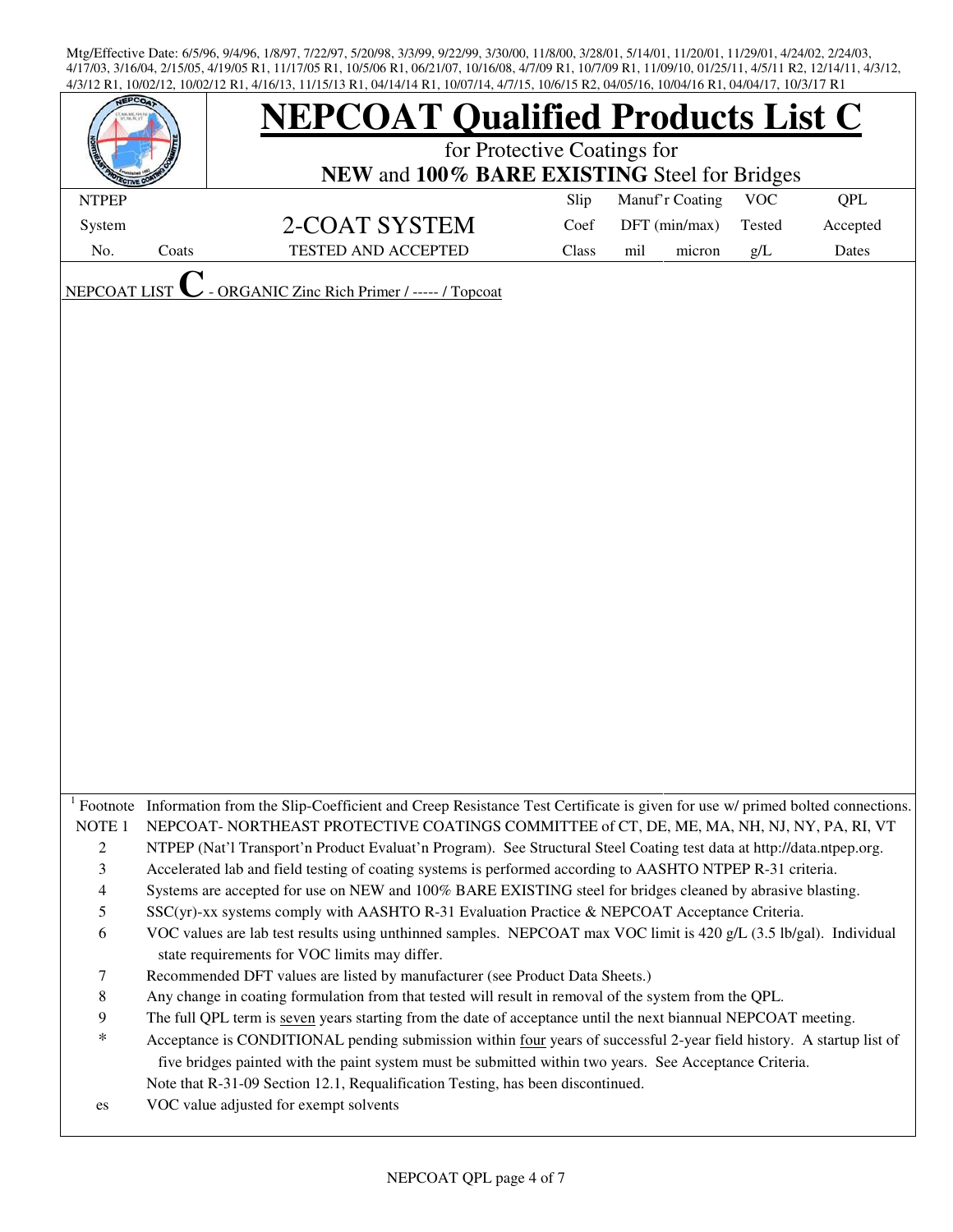| <b>EPCO</b>         |       | <b>NEPCOAT Qualified Products List D</b>                                                                                                                                              |       |                 |        |            |          |  |  |  |
|---------------------|-------|---------------------------------------------------------------------------------------------------------------------------------------------------------------------------------------|-------|-----------------|--------|------------|----------|--|--|--|
|                     |       | for Protective Coatings for                                                                                                                                                           |       |                 |        |            |          |  |  |  |
|                     |       | NEW and 100% BARE EXISTING Steel for Bridges                                                                                                                                          |       |                 |        |            |          |  |  |  |
| <b>NTPEP</b>        |       |                                                                                                                                                                                       | Slip  | Manuf'r Coating |        | <b>VOC</b> | QPL      |  |  |  |
| System              |       | 2-COAT SYSTEM                                                                                                                                                                         | Coef  | DFT (min/max)   |        | Tested     | Accepted |  |  |  |
| No.                 | Coats | <b>TESTED AND ACCEPTED</b>                                                                                                                                                            | Class | mil             | micron | $g/L$      | Dates    |  |  |  |
| <b>NEPCOAT LIST</b> |       | - INORGANIC Zinc Rich Primer / ----- / Topcoat                                                                                                                                        |       |                 |        |            |          |  |  |  |
|                     |       | [Blank]                                                                                                                                                                               |       |                 |        |            |          |  |  |  |
|                     |       |                                                                                                                                                                                       |       |                 |        |            |          |  |  |  |
|                     |       |                                                                                                                                                                                       |       |                 |        |            |          |  |  |  |
|                     |       |                                                                                                                                                                                       |       |                 |        |            |          |  |  |  |
|                     |       |                                                                                                                                                                                       |       |                 |        |            |          |  |  |  |
|                     |       |                                                                                                                                                                                       |       |                 |        |            |          |  |  |  |
|                     |       |                                                                                                                                                                                       |       |                 |        |            |          |  |  |  |
|                     |       |                                                                                                                                                                                       |       |                 |        |            |          |  |  |  |
|                     |       |                                                                                                                                                                                       |       |                 |        |            |          |  |  |  |
|                     |       |                                                                                                                                                                                       |       |                 |        |            |          |  |  |  |
|                     |       |                                                                                                                                                                                       |       |                 |        |            |          |  |  |  |
|                     |       |                                                                                                                                                                                       |       |                 |        |            |          |  |  |  |
|                     |       |                                                                                                                                                                                       |       |                 |        |            |          |  |  |  |
|                     |       |                                                                                                                                                                                       |       |                 |        |            |          |  |  |  |
|                     |       |                                                                                                                                                                                       |       |                 |        |            |          |  |  |  |
|                     |       |                                                                                                                                                                                       |       |                 |        |            |          |  |  |  |
|                     |       |                                                                                                                                                                                       |       |                 |        |            |          |  |  |  |
|                     |       |                                                                                                                                                                                       |       |                 |        |            |          |  |  |  |
|                     |       |                                                                                                                                                                                       |       |                 |        |            |          |  |  |  |
|                     |       | Footnote Information from the Slip-Coefficient and Creep Resistance Test Certificate is given for use w/ primed bolted connections.                                                   |       |                 |        |            |          |  |  |  |
| NOTE <sub>1</sub>   |       | NEPCOAT-NORTHEAST PROTECTIVE COATINGS COMMITTEE of CT, DE, ME, MA, NH, NJ, NY, PA, RI, VT                                                                                             |       |                 |        |            |          |  |  |  |
| 2                   |       | NTPEP (Nat'l Transport'n Product Evaluat'n Program). See Structural Steel Coating test data at http://data.ntpep.org.                                                                 |       |                 |        |            |          |  |  |  |
| $\mathfrak{Z}$      |       | Accelerated lab and field testing of coating systems is performed according to AASHTO NTPEP R-31 criteria.                                                                            |       |                 |        |            |          |  |  |  |
| 4                   |       | Systems are accepted for use on NEW and 100% BARE EXISTING steel for bridges cleaned by abrasive blasting.                                                                            |       |                 |        |            |          |  |  |  |
| 5                   |       | SSC(yr)-xx systems comply with AASHTO R-31 Evaluation Practice & NEPCOAT Acceptance Criteria.                                                                                         |       |                 |        |            |          |  |  |  |
| 6                   |       | VOC values are lab test results using unthinned samples. NEPCOAT max VOC limit is 420 g/L (3.5 lb/gal). Individual                                                                    |       |                 |        |            |          |  |  |  |
|                     |       | state requirements for VOC limits may differ.                                                                                                                                         |       |                 |        |            |          |  |  |  |
| 7<br>$\,$ 8 $\,$    |       | Recommended DFT values are listed by manufacturer (see Product Data Sheets.)<br>Any change in coating formulation from that tested will result in removal of the system from the QPL. |       |                 |        |            |          |  |  |  |
| 9                   |       | The full QPL term is seven years starting from the date of acceptance until the next biannual NEPCOAT meeting.                                                                        |       |                 |        |            |          |  |  |  |
| $\ast$              |       | Acceptance is CONDITIONAL pending submission within four years of successful 2-year field history. A startup list of                                                                  |       |                 |        |            |          |  |  |  |
|                     |       | five bridges painted with the paint system must be submitted within two years. See Acceptance Criteria.                                                                               |       |                 |        |            |          |  |  |  |
|                     |       | Note that R-31-09 Section 12.1, Requalification Testing, has been discontinued.                                                                                                       |       |                 |        |            |          |  |  |  |
| es                  |       | VOC value adjusted for exempt solvents                                                                                                                                                |       |                 |        |            |          |  |  |  |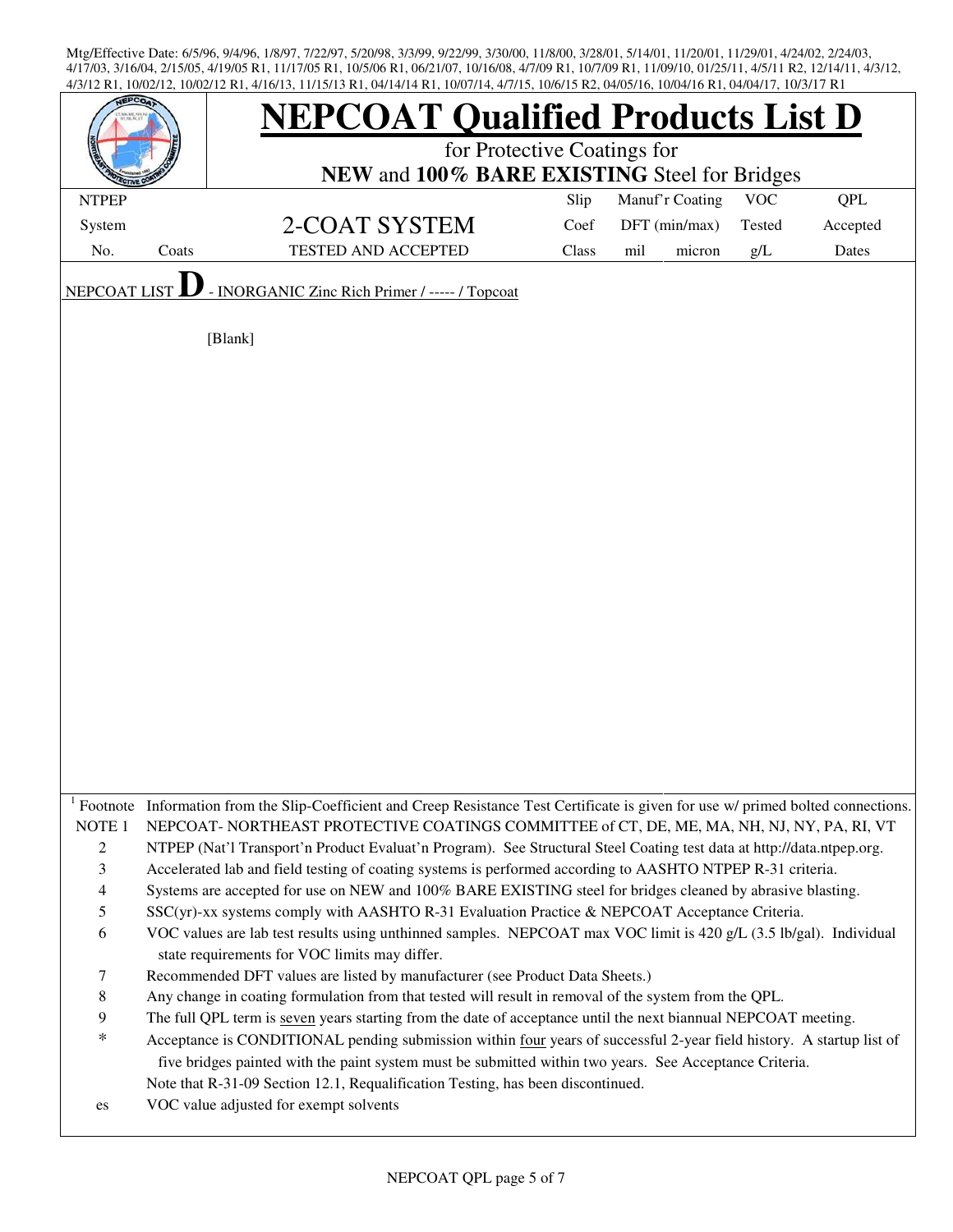